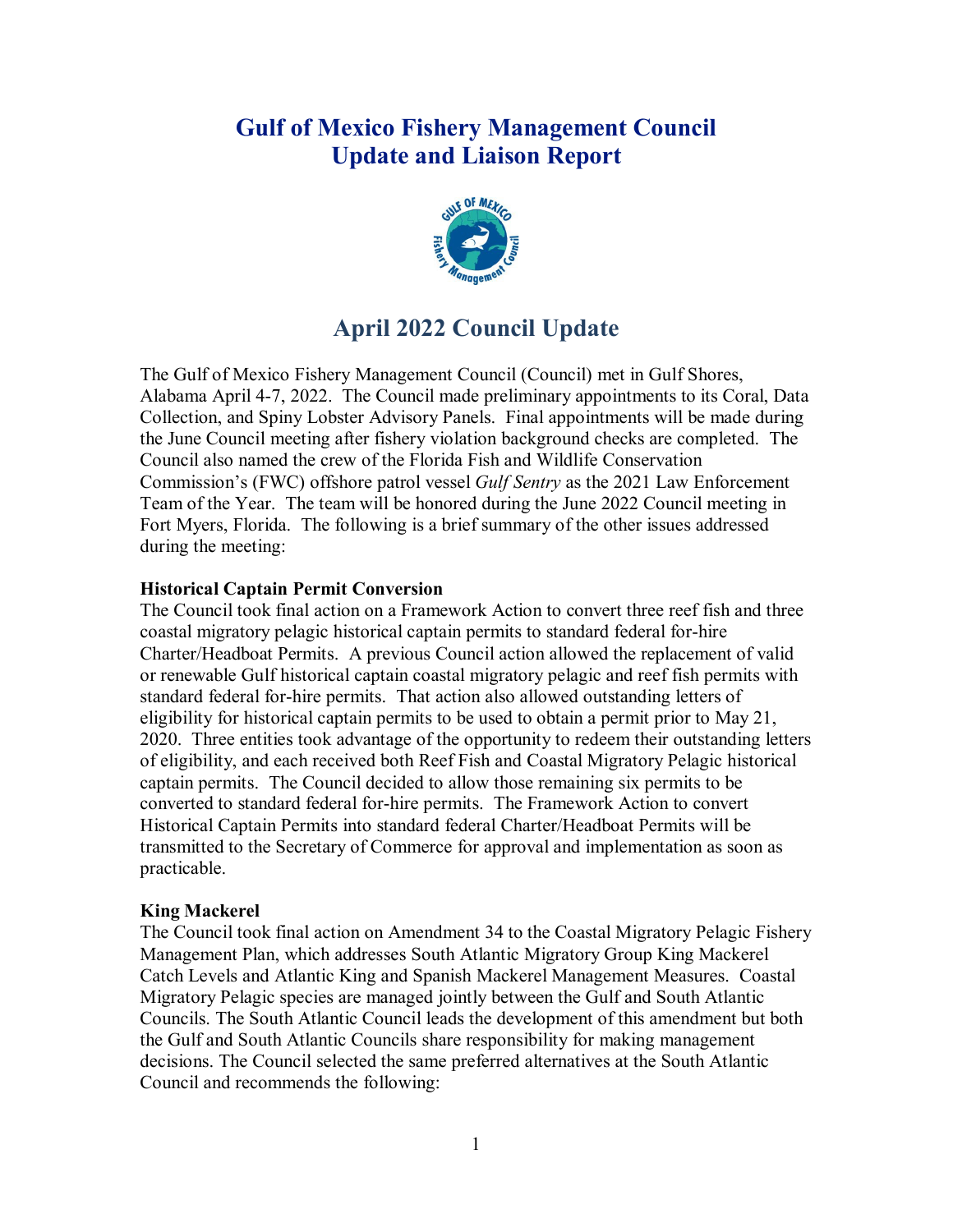- Revise Atlantic king mackerel catch limits by incorporating new recreational landings estimates and creating a small buffer between the acceptable biological catch and annual catch limit
- Retain current sector allocations of Atlantic king mackerel at 62.9% recreational and 37.1% commercial
- Increase the recreational Atlantic king mackerel daily bag limit in the federal waters off Florida to 3 fish per person

The Amendment will be transmitted to the Secretary of Commerce for approval and implementation as soon as practicable.

The Council began work on Framework Amendment 11: Modifications of the Gulf of Mexico Migratory Group King Mackerel Catch Limits. A recent update stock assessment (SEDAR 38 Update 2020) determined that Gulf king mackerel is not overfished or experiencing overfishing. However, the spawning stock biomass was found to be below the biomass necessary to achieve maximum sustainable yield. The Council will solicit public comment on this framework amendment before taking final action during its June 2022 meeting.

After hearing a request from the industry, the Council initiated a framework amendment that will consider removing the prohibition on weekend and holiday fishing for the king mackerel gillnet fishery in the Southern Zone of the Gulf of Mexico.

## **Shrimp**

The Council approved the annual Texas shrimp closure for 2022. The closure is part of a cooperative seasonal closure with the State of Texas that aims to allow shrimp to reach a larger and more valuable size prior to harvest.

The Council received an update on the short-term process for collecting shrimp effort data due to the cellular electronic logbook program no longer automatically transmitting effort data at the end of 2020 due to the expiration of the 3G network. The units are still collecting data, but they're not automatically transmitting those data to NMFS. For 2021 and 2022, NOAA continues to collect data manually from the shrimp industry via mailed in Secure Digital (SD) cards. Unfortunately, the SD card return rates have been relatively low. The Council committed to using its Outreach and Education Technical Committee to identify the best process for conveying the importance of returning SD cards. The Council also plans to send letters to the NMFS Fisheries Statistics Division emphasizing the need for an increased SD card return rate and sharing the processes identified by the Outreach and Education Technical Committee.

## **Red Snapper**

The Council's Scientific and Statistical Committee (SSC) reviewed revised abundance data available for red snapper. The SSC updated red snapper catch advice based on the LGL Ecological Research Associates, Inc. study of red snapper absolute abundance off Louisiana, a post-stratification analysis for the Great Red Snapper Count-derived data for the State of Florida, and a catch analysis incorporating both studies developed by the Southeast Fishery Science Center. The SSC modified its recommendation for the red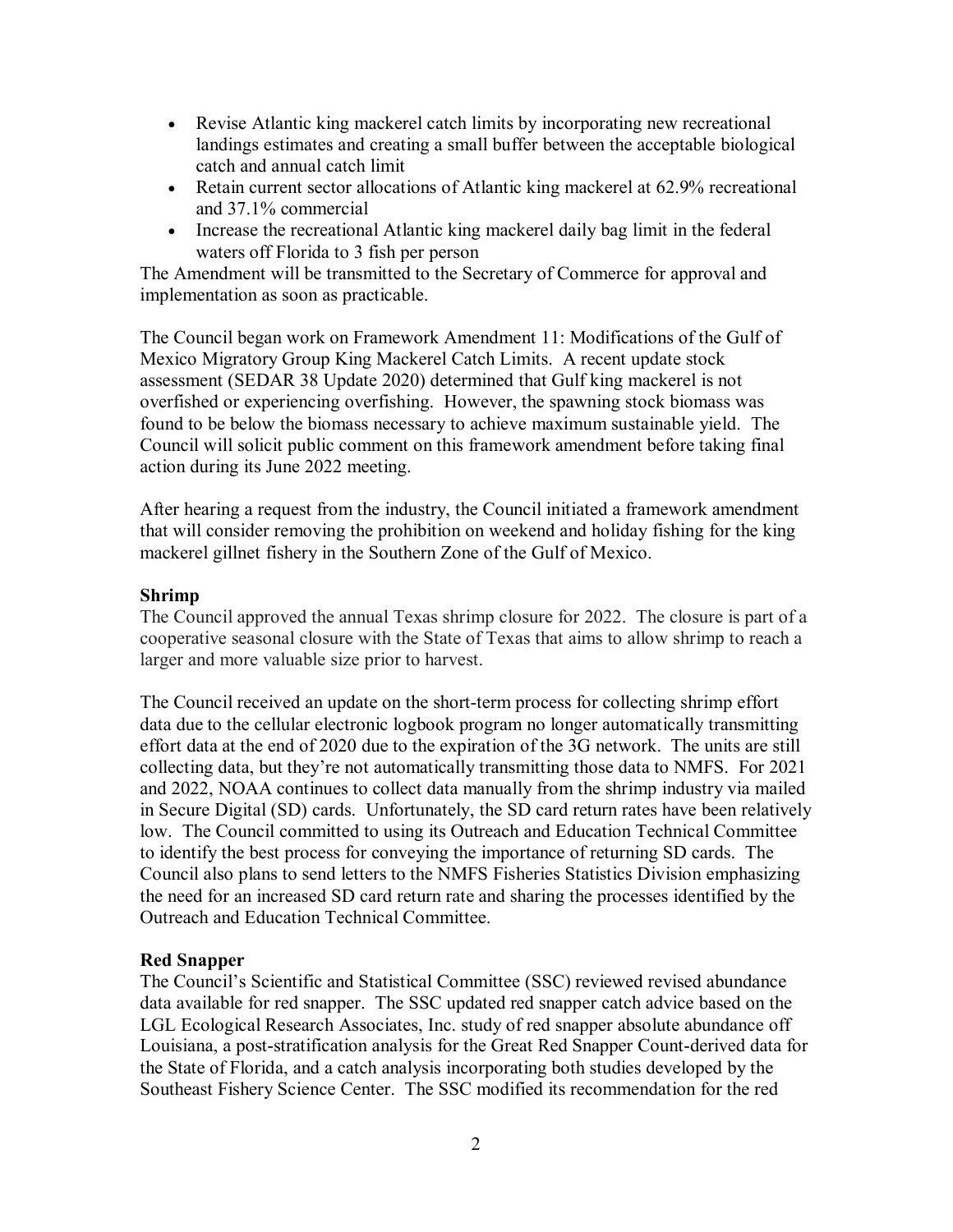snapper overfishing limit to 18,910,000 pounds whole weight and increased its recommendation for the red snapper acceptable biological catch to 16,310,000 pounds whole weight. The Council initiated development of a framework action to update red snapper catch limits based on this new catch advice.

#### **Greater Amberjack**

The Council began work on Reef Fish Amendment 54: Modifications to Greater Amberjack Catch Limits and Sector Allocations. The most recent stock assessment (SEDAR 70 2020) determined that greater amberjack is both overfished and experiencing overfishing. This is the sixth time that the greater amberjack stock has been assessed and determined to be overfished and experiencing overfishing since 2000. The stock is scheduled to rebuild by 2027. In response to the stock assessment results, the Council's SSC recommended a significant decrease in the overfishing limit and acceptable biological catch levels for greater amberjack. Additionally, new recreational catch estimates collected using the Marine Recreational Information Programs Fishing Effort Survey (MRIP-FES) indicated that recreational landings are greater than previously estimated and the Council may modify the sector allocation to account for this change in the estimate of historical participation by each sector. The Council plans to continue to work on this document during its June 2022 meeting.

#### **Gag Grouper**

The most recent stock assessment (SEDAR 72 2021), which included new recreational catch and effort data and an ecosystem-based red tide analysis, determined that gag grouper is overfished and experiencing overfishing. Additionally, the assessment identified that the proportion of males in the gag grouper population is less than 2%, which negatively impacts the stock's ability to reproduce. The Council is obligated to end overfishing and develop a rebuilding plan for gag grouper, which will dramatically reduce catch limits during the rebuilding period. This rebuilding plan will need to consider revised catch limits, accountability measures, and other management measures. However, this plan amendment likely won't be in place until 2024, so the Council asked NMFS to provide analyses for an interim rule to reduce harvest and end overfishing beginning January 1, 2023. The analysis should include options for the equitable distribution of commercial and recreational quota based on an annual catch limit of 660,000 pounds, which corresponds to the longest rebuilding timeline. Analyses should also focus on maximizing the number of recreational fishing days, which is anticipated to occur with a later start to the recreational fishing season. The Council expects to continue work on this interim rule during its June 2022 Council meeting and finalize the request to NMFS on the proposed management measures for the January 1, 2023 fishing year at this meeting.

#### **Goliath Grouper**

After hearing a summary of Florida's limited goliath grouper harvest regulations in Florida state waters, the Council directed its SSC to reconsider goliath grouper catch limits in federal waters.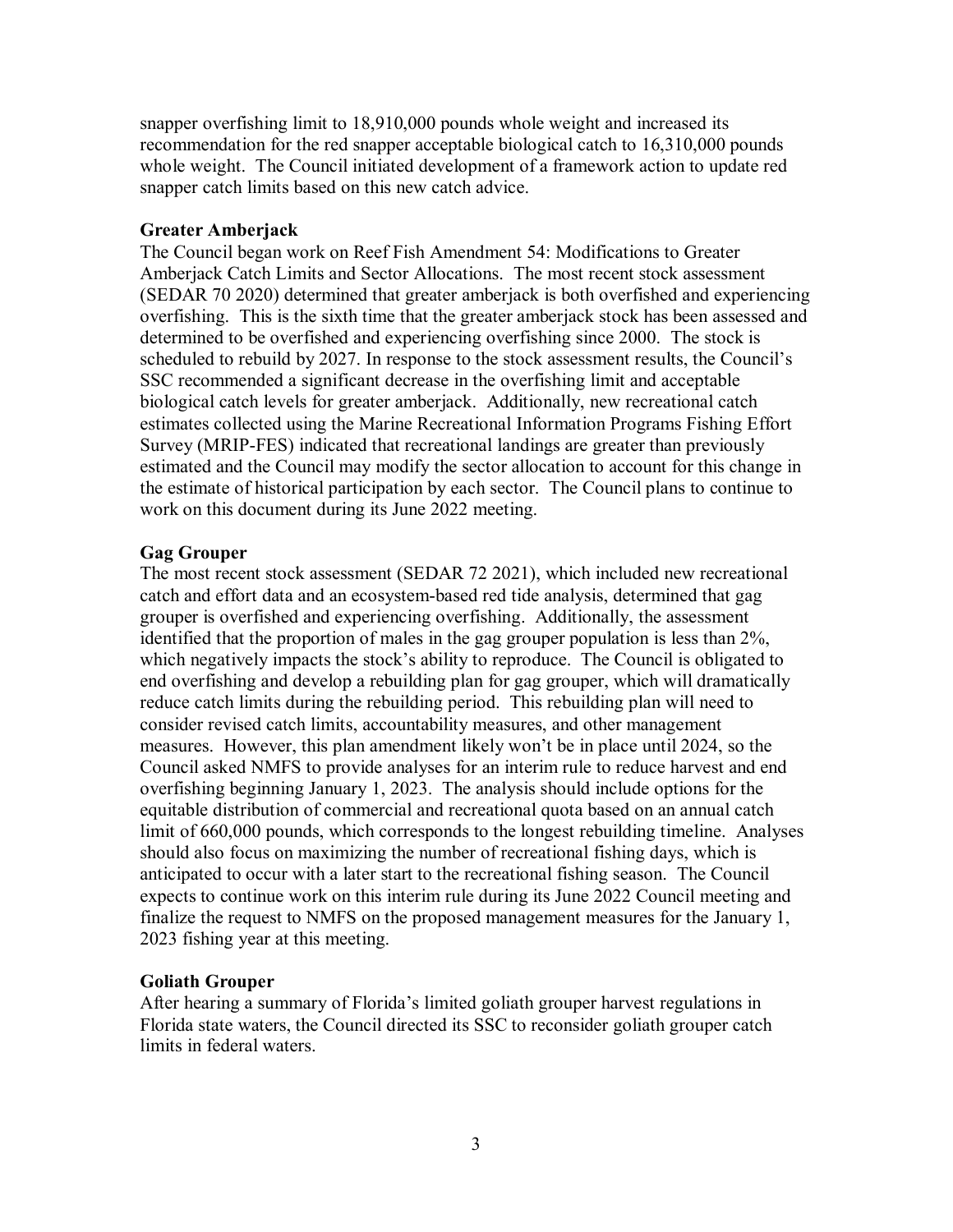## **Commercial Individual Fishing Quota Focus Group**

The Council populated its new Individual Fishing Quota (IFQ) Focus Group, whose charge includes reviewing the current goals and objectives of the IFQ programs and recommending their replacement or retention. The following 9 positions were filled by qualified applicants: dealer, crew with no shares, permit holder who leases allocation, small shareholder, medium shareholder, large shareholder, new entrant, public participant, and knowledgeable person not financially invested in the program. The position for an Eastern Gulf longline fisherman who leases red snapper was not filled. The list of appointees can be found [here.](https://gulfcouncil.org/committee-panel-membership/advisory-panels-2/)

## **Modification to For-Hire Location Reporting Requirements**

The Council continued work on a Framework Action to ensure that for-hire trips are not delayed or canceled in the event of Vessel Monitoring System equipment failures. As of March 1, 2022, vessels with charter vessel/headboat permits for reef fish and/or coastal migratory pelagics must be equipped with a satellite or cellular position reporting unit that operates 24-hours a day, collects location data at least once an hour, and automatically transmits data to NOAA Fisheries.

The Council also discussed concerns expressed by permit holders, captains, and Reef Fish Advisory Panel regarding the burden of making multiple trip declarations (hail-outs) when moving short distances for non-fishing trips. In an effort to ease this burden, the Council will consider action to address proposed changes to the hail out regulations.

#### **Fishery Ecosystem Plan**

The Council heard a presentation from LGL Ecological Research Associates, Inc. who were contracted by the Council to develop a draft Fishery Ecosystem Plan with guidance from the Council's Ecosystem Technical Committee. The plan lays out a systematic approach to fisheries management that considers physical, biological, economic, and social interactions and seeks to optimize benefits among a diverse set of societal goals. The plan suggests beginning implementation of the Fishery Ecosystem Plan by identifying and basing its work on specific Fishery Ecosystem Issues that are identified by the public, Council, and scientific community.

The Council accepted the draft Fishery Ecosystem Plan as a framework to begin discussions on how to develop a more fleshed out fishery ecosystem plan that develops the framework for identifying, prioritizing, and operationalizing fishery ecosystem issues. The Council also charged its Ecosystem Technical Committee with providing long-term advice on the Fishery Ecosystem Plan; developing goals and measurable objectives for the Fishery Ecosystem Plan and Fishery Ecosystem Issues; creating criteria for prioritizing and initiating work on Fishery Ecosystem Issues; and developing a plan to engage stakeholders in the process.

#### **Electronic Voting**

After hearing feedback from the public asking for greater transparency of Council votes, the Council decided to pilot an electronic voting system for Council and Council